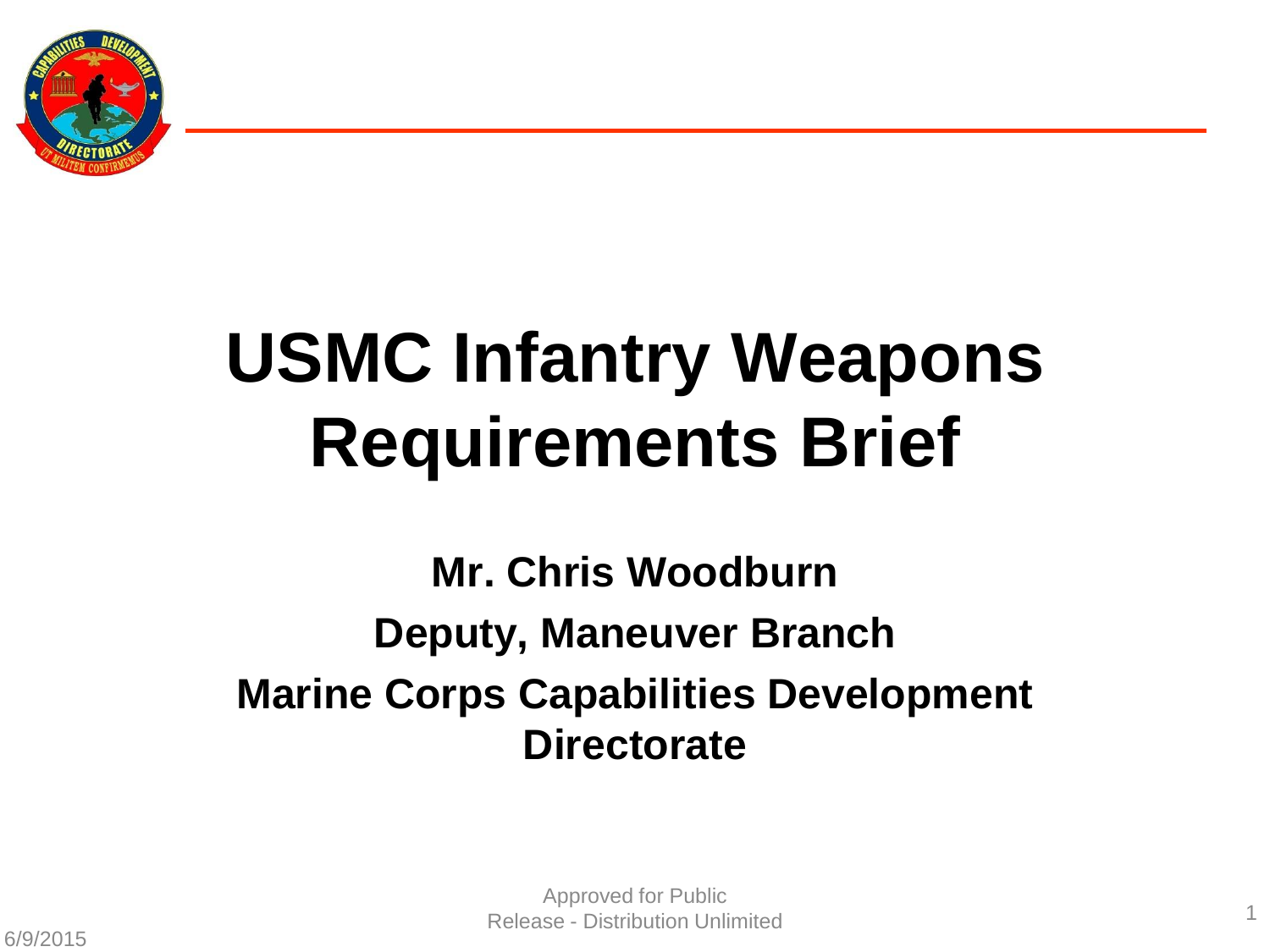

#### • **Funding will continue to be constrained**

- Limits ability to implement new systems / upgrades
- Current weapons in inventory through 2030

#### • **Structure will decrease**

- Provides some flexibility to redistribute best capabilities across the force
- Fight to retain excess assets for sustainment and future structure growth

#### • **Next generation of small arms and optics**

– Now is the time to shape the requirements for the next generation of small arms and optics via the Joint community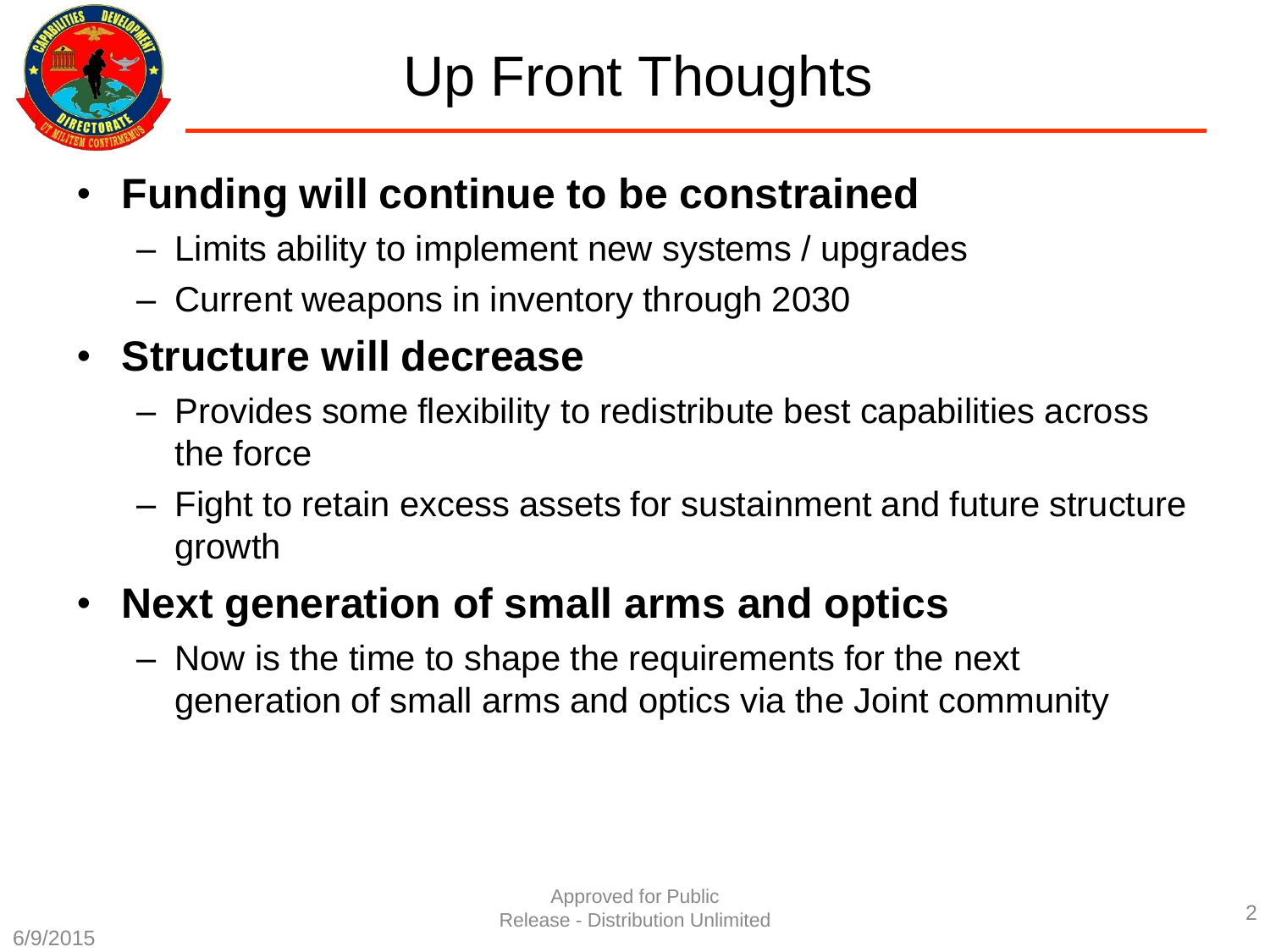

#### • **Maintain current capabilities**

- Implement improvements (accuracy, lethality, ergonomics and weight reduction) when technology and funding will allow to keep small arms relevant
- **Improvements will be implemented on a much smaller scale, starting with the infantry and expanding to other combat arms when feasible**
- **Future weapons will be pursued via Joint efforts whenever possible**
	- Fiscal constraints limit new initiatives until the 20's



Approved for Public Release - Distribution Unlimited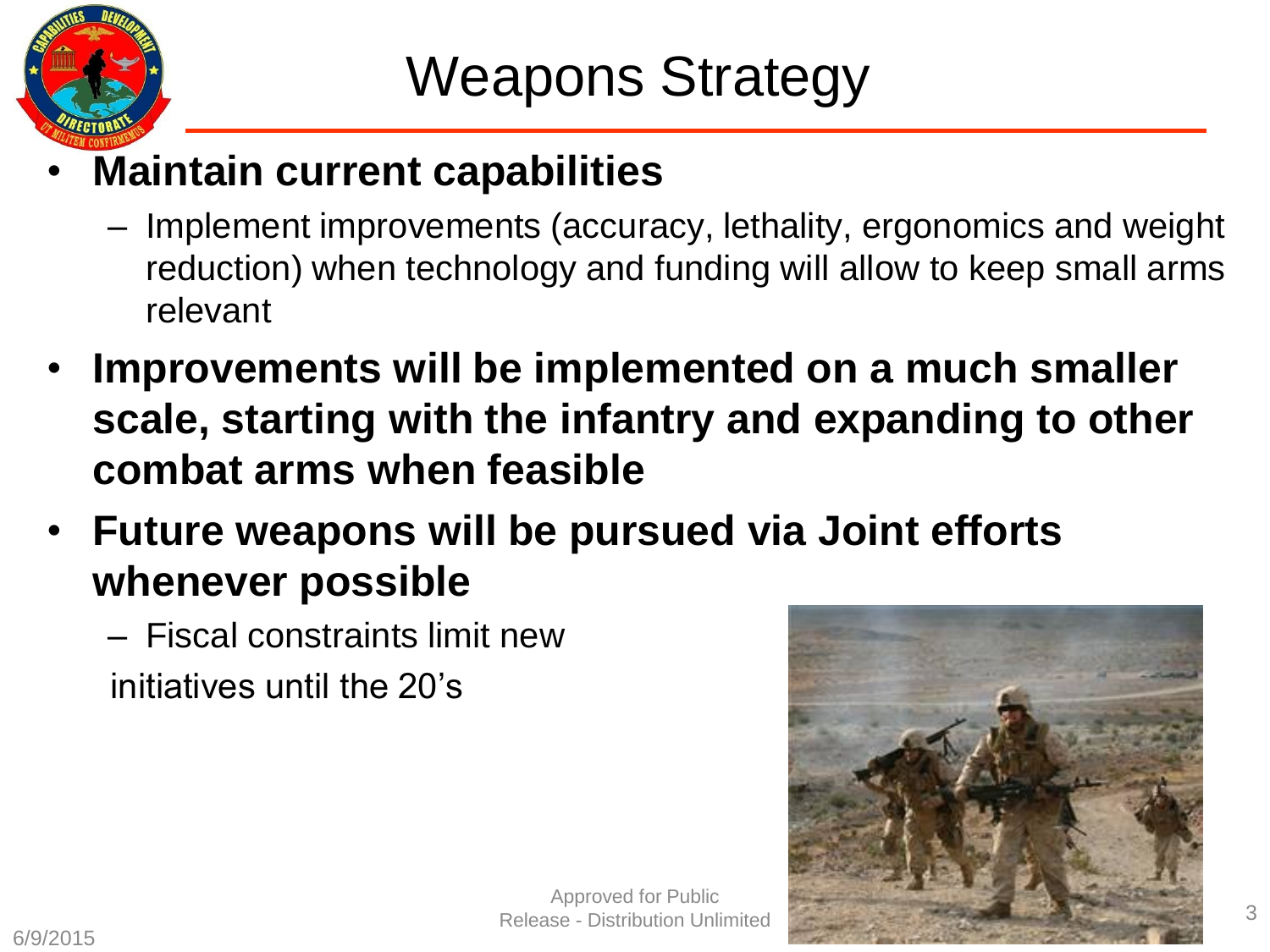

#### • **Next generation of small arms**

- Small Arms Ammunition Configuration Study
	- o The Marine Corps is an active participant in the study by Army invitation
	- o SAAC is being conducted by the Army to provide courses of action for ammo configurations that will meet our small arms gaps in conjunction with the next generation of squad weapons.
- USMC participating in US Army requirements development:
	- o CDD for the Next Generation Automatic Rifle is currently in draft and entering Army Staffing
	- o CDD for Next Generation Fire Control is being drafted
	- o CDDs for the Next Generation Individual Carbine and Designated Marksman Weapon are planned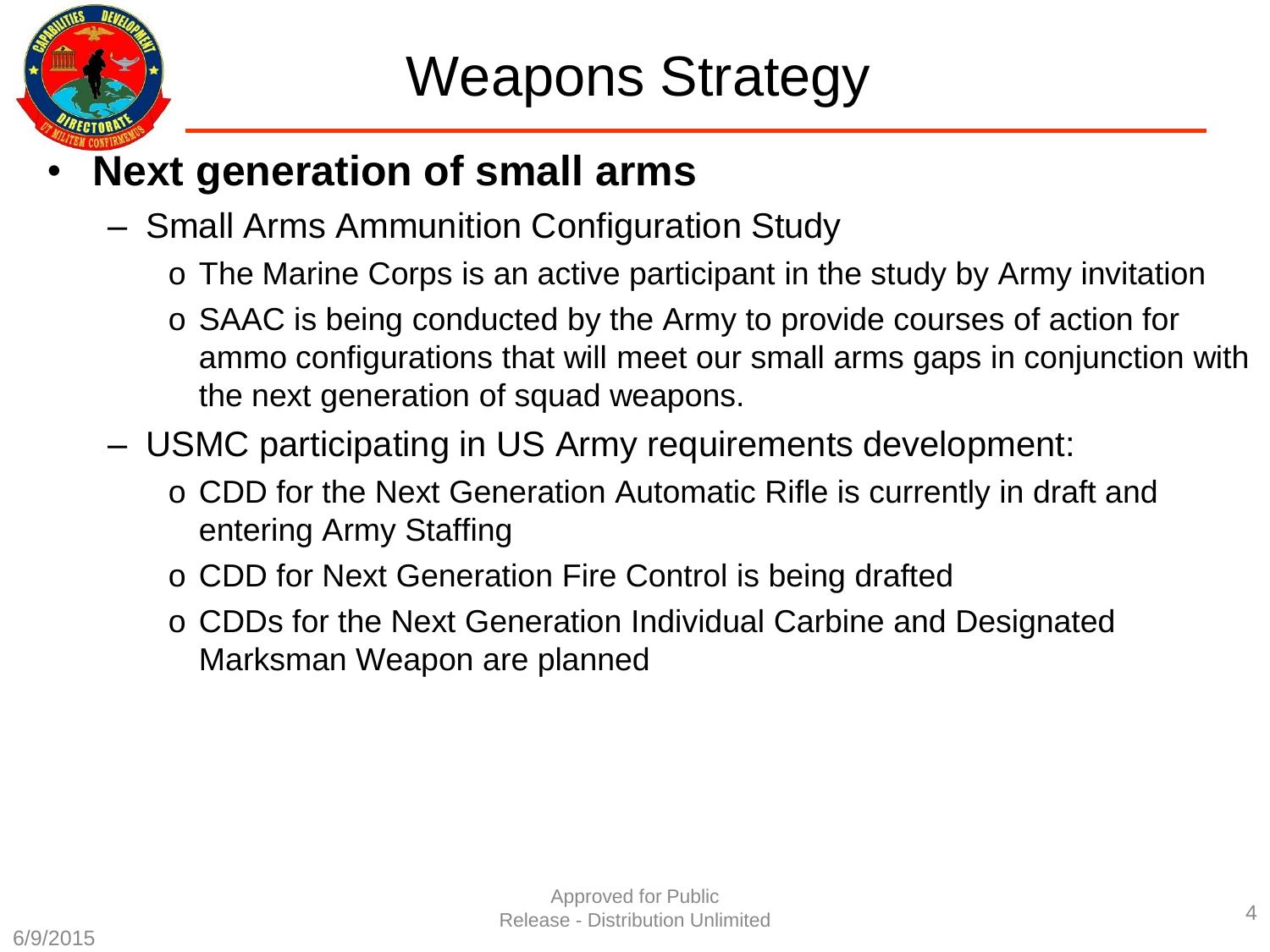

### Infantry Weapons Capability Road Map



Approved for Public Release - Distribution Unlimited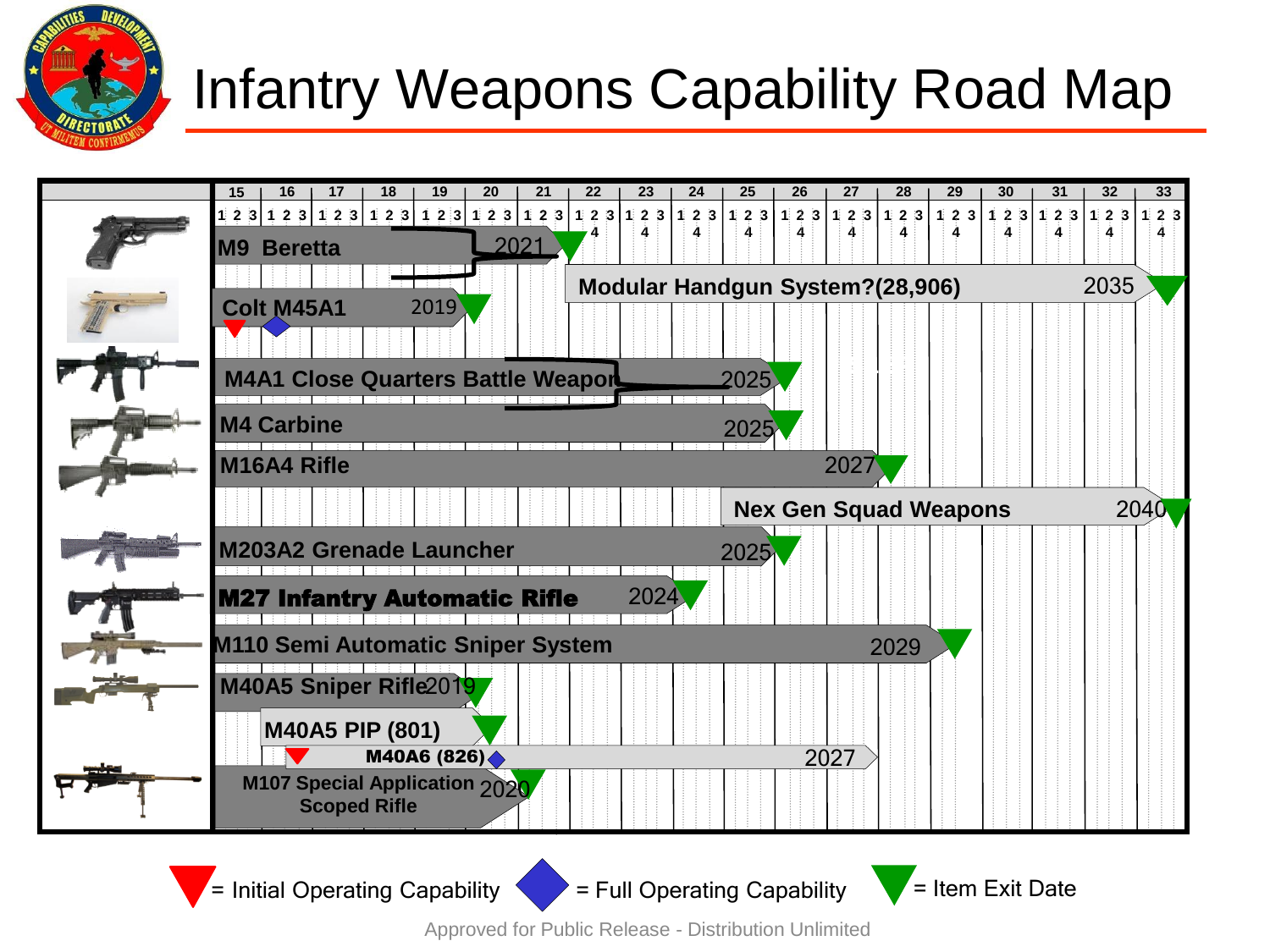

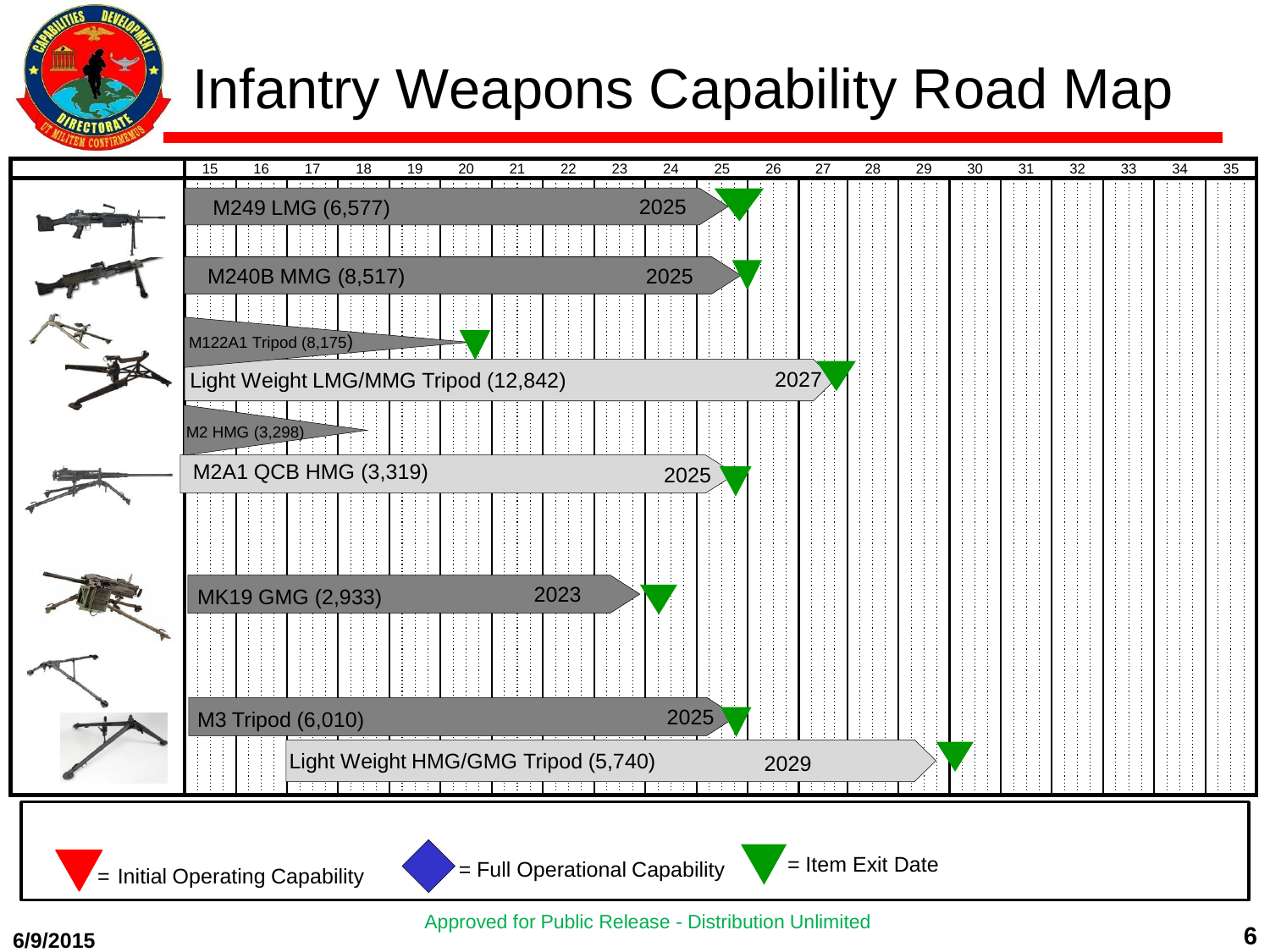

#### • **Next Generation of Squad Weapons (mid to late 20's)**

- Automatic Rifle, Individual (Carbine), Designated Marksman
- Joint requirements development ongoing (Army lead)
- Government S&T efforts currently working to mature enabling capabilities (see below)
- Holistic approach to integrating technological and material advancements for small arms to improve accuracy and increase lethality out to 600m (based on Small Arms CBA)
	- o Optics, fire control, power, and enablers integrated into a single system
	- o Optimized ammunition configuration
	- o Recoil management
	- o Neutral/improved effects on mobility (reduced weight and size) as measured by the Load Effects Assessment Program (LEAP)
	- o Signature suppression (audible and visible)
	- o Data exchange (tagging, IFF, fire direction, fire control)
	- o Shot counter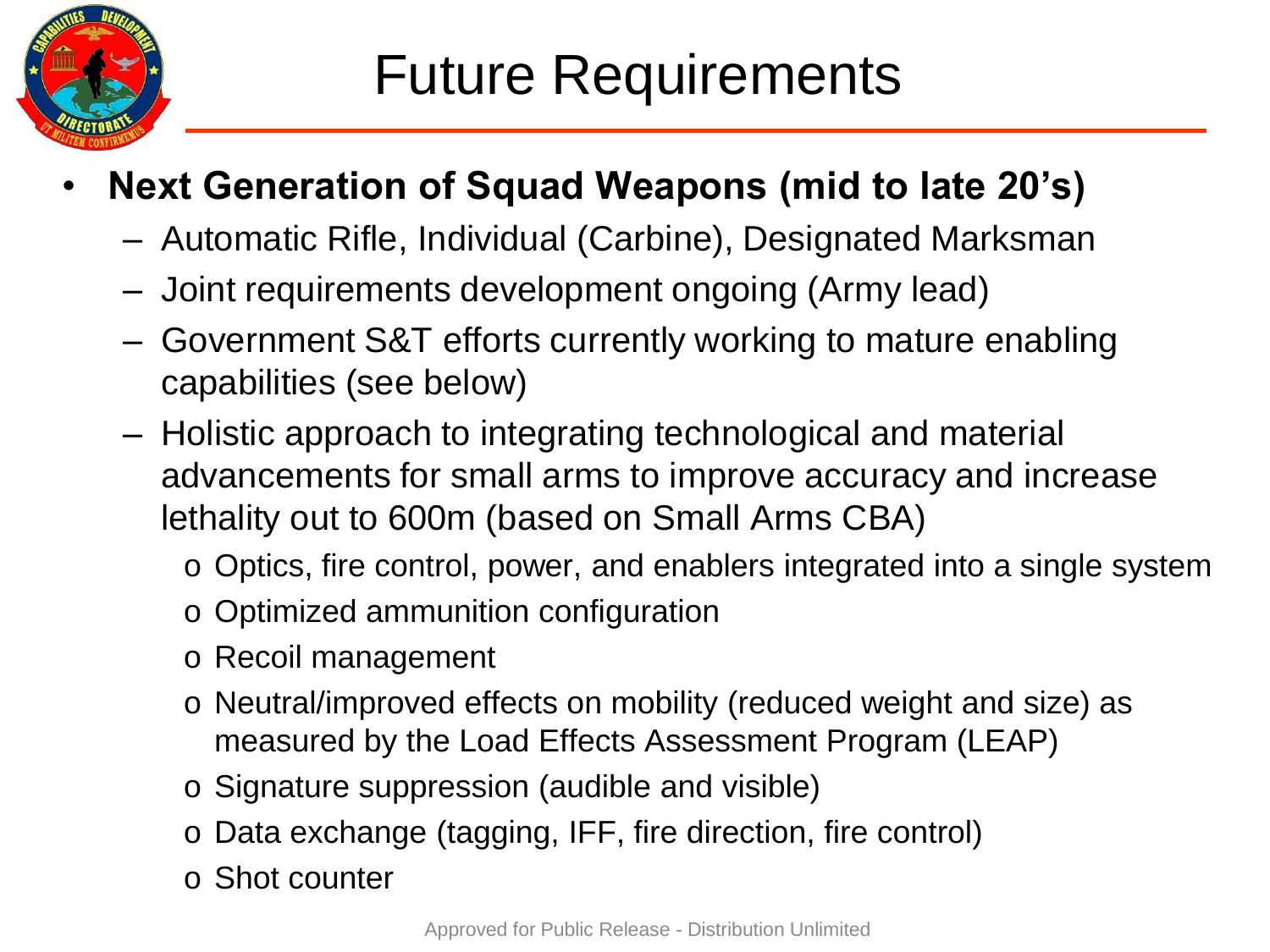

## Modular Handgun System

- US Army led Modular Handgun System Program is a competitive acquisition process seeking a modular Commercial-Off-The-Shelf (COTS)/Non-Developmental Item (NDI) solution. Objective: To provide the Warfighter a best value Modular Handgun System that features increased accuracy, improved ergonomics, and a higher degree of reliability/durability over legacy systems.
- USMC is participating in MHS Source Selection to inform a follow-on life cycle decision to replace our current service pistols in the early 2020's